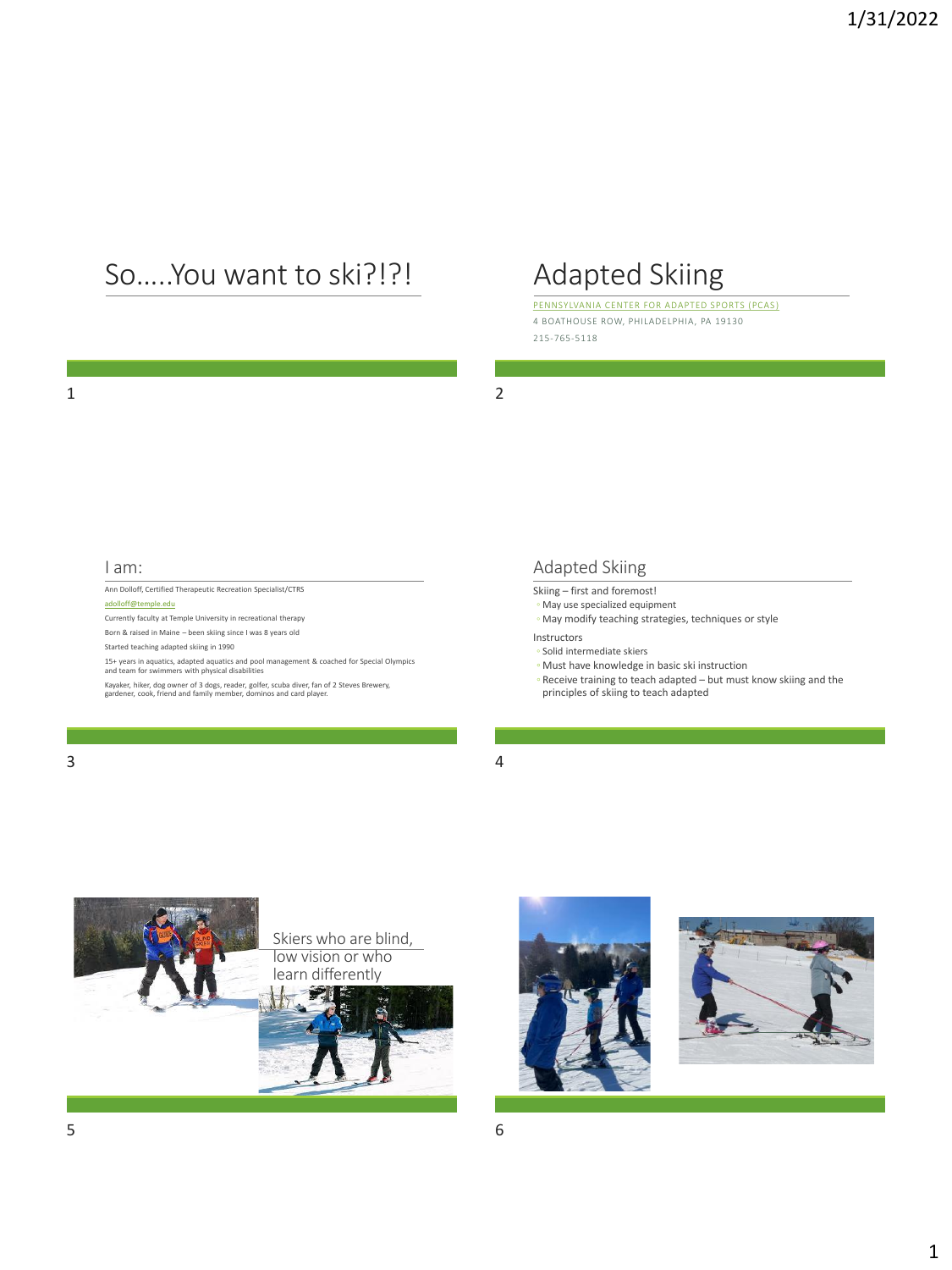

Skiers with amputations or balance/mobility





support for arms and overall balance

7 8



 $9 \hspace{2.5cm} 10$ 











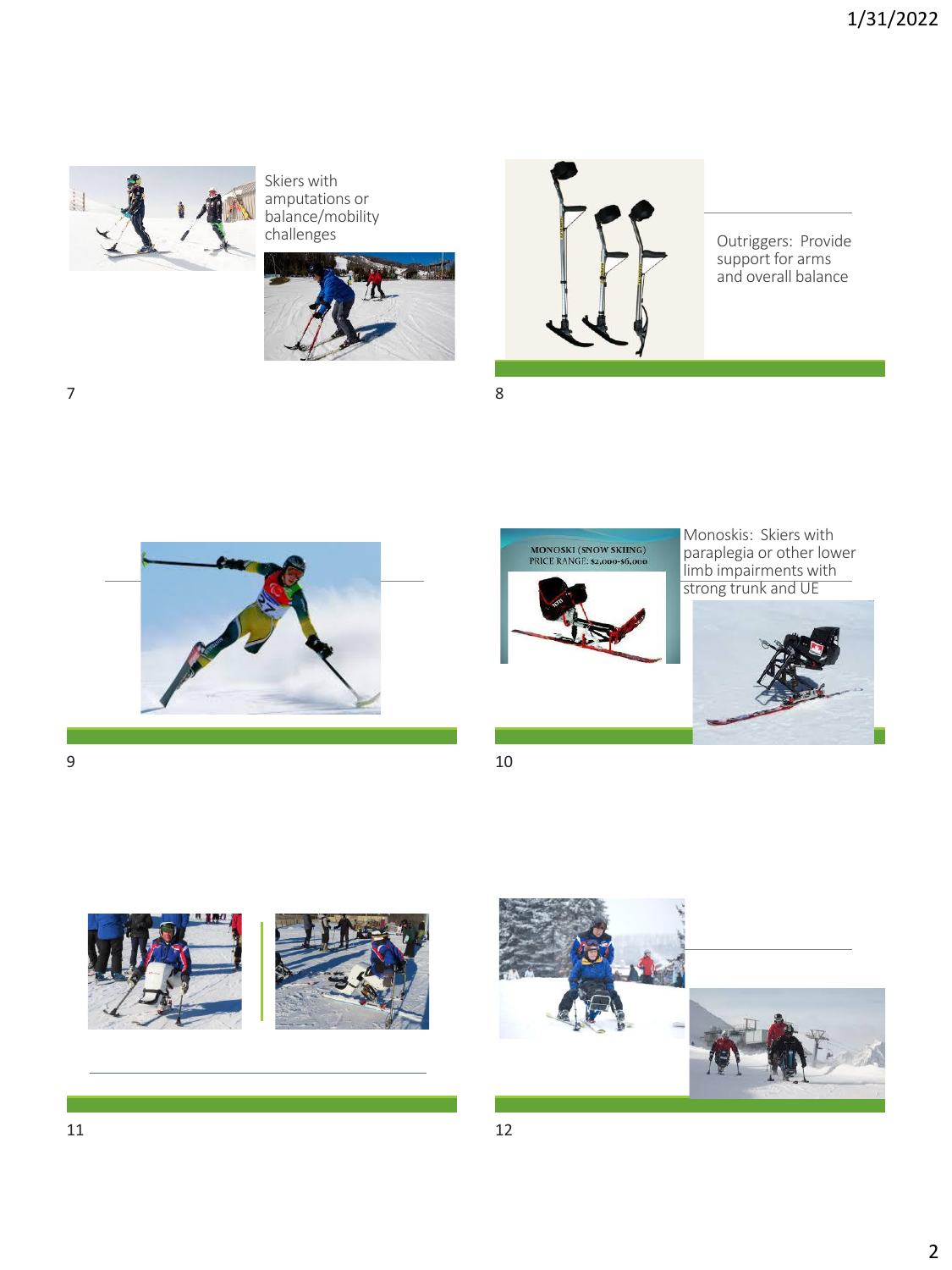



Biski: Skiers with mobility, balance, endurance, coordination

13 14



 $15$  16

И.







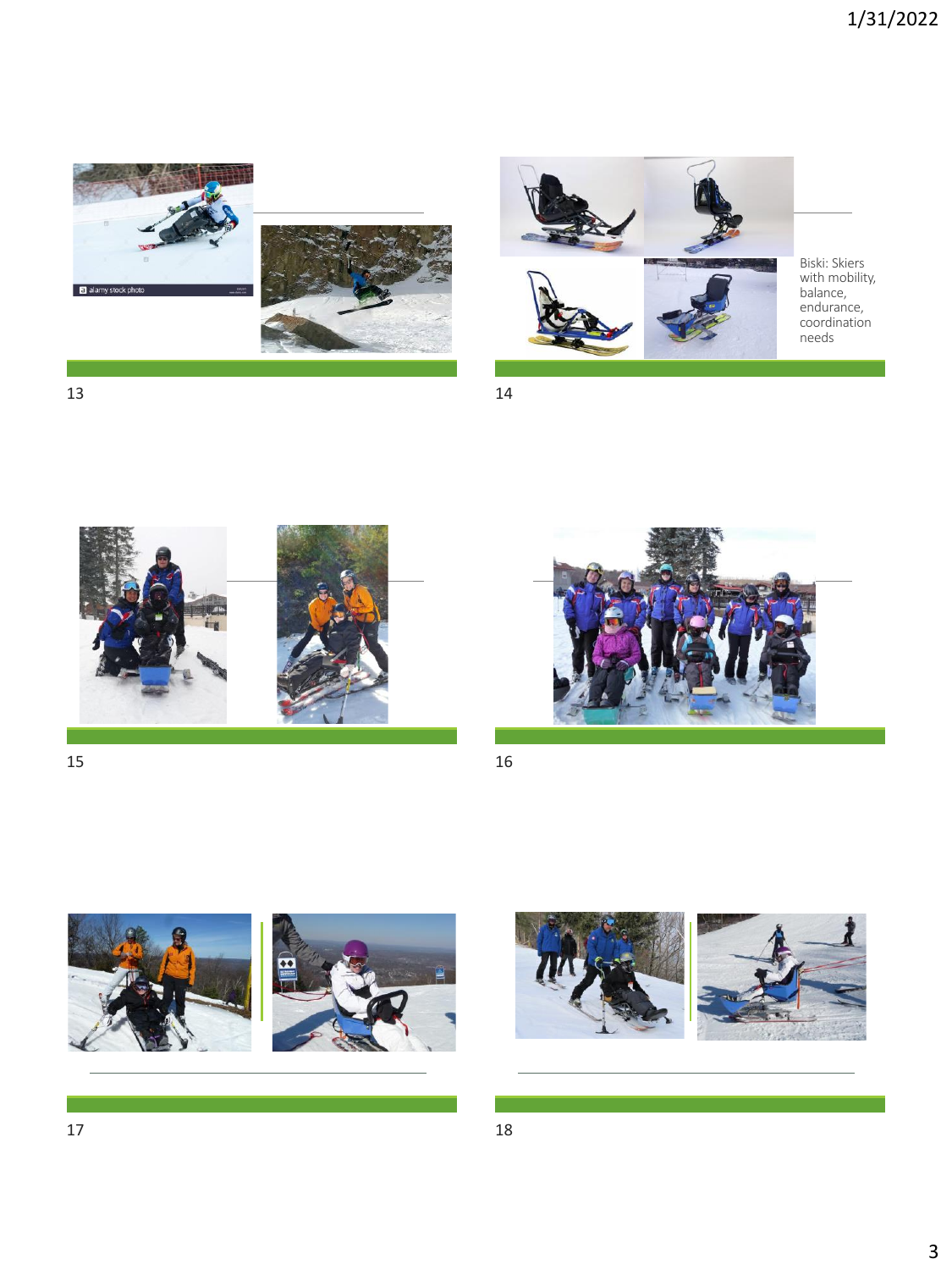



19 20



How To-Do Sit Down Skiing Part 2 – [Learning to ride](https://www.bing.com/videos/search?q=adapted+ski+on+chairlift&&view=detail&mid=ABC505488DCA7DE86920ABC505488DCA7DE86920&&FORM=VRDGAR&ru=%2Fvideos%2Fsearch%3Fq%3Dadapted%2520ski%2520on%2520chairlift%26qs%3Dn%26form%3DQBVR%26%3D%2525eManage%2520Your%2520Search%2520History%2525E%26sp%3D-1%26pq%3Dadapted%2520ski%2520on%2520chairlift%26sc%3D0-24%26sk%3D%26cvid%3DCD8AA307ECA44D7D933783980A3C4C27) <mark>the ski lift</mark>